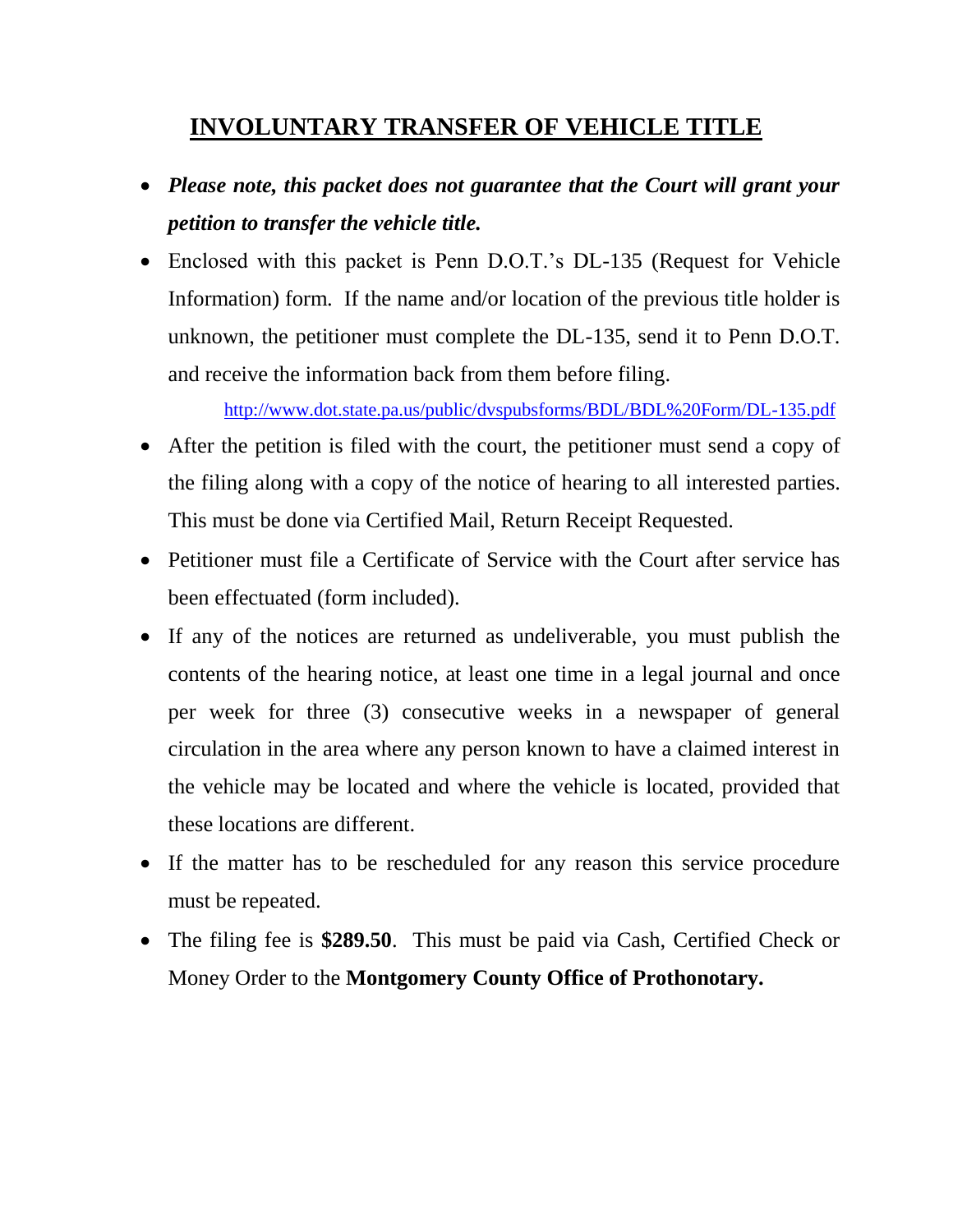#### **IN THE COURT OF COMMON PLEAS OF MONTGOMERY COUNTY, PENNSYLVANIA**

## **CIVIL ACTION –LAW**

#### IN RE: CERTIFICATE OF TITLE FOR

| (Petitioner) |  |  |  |
|--------------|--|--|--|

**No:**

#### **ORDER**

AND NOW, this  $\_\_\_\_\_\_\_\$  day of  $\_\_\_\_\_\_\_\_\_$ , 20 , after reasonable

notice and opportunity for a hearing having been provided to all parties, the Court hereby

awards ownership of  $\frac{\overline{(Year)} \cdot \overline{(\frac{1}{1 - \frac{1}{1 - \frac{1}{1 - \frac{1}{1 - \frac{1}{1 - \frac{1}{1 - \frac{1}{1 - \frac{1}{1 - \frac{1}{1 - \frac{1}{1 - \frac{1}{1 - \frac{1}{1 - \frac{1}{1 - \frac{1}{1 - \frac{1}{1 - \frac{1}{1 - \frac{1}{1 - \frac{1}{1 - \frac{1}{1 - \frac{1}{1 - \frac{1}{1 - \frac{1}{1 - \frac{1}{1 - \frac{1}{1 - \frac{1}{1 - \frac{1}{1 - \frac{1$ 

bearing the  $(VIN)$   $\frac{1}{(Vehicle Identification Number)}$  to  $\frac{1}{(Petitioner)}$ ,

and the rights and interest of any other person to said vehicle is hereby extinguished. The Commonwealth of Pennsylvania, Department of Transportation may accept this order as evidence of ownership in lieu of a Certificate of Title. The Applicant shall submit the appropriate forms, taxes and fee and comply with any other procedures of Commonwealth of Pennsylvania, Department of Transportation.

BY THE COURT:

Judge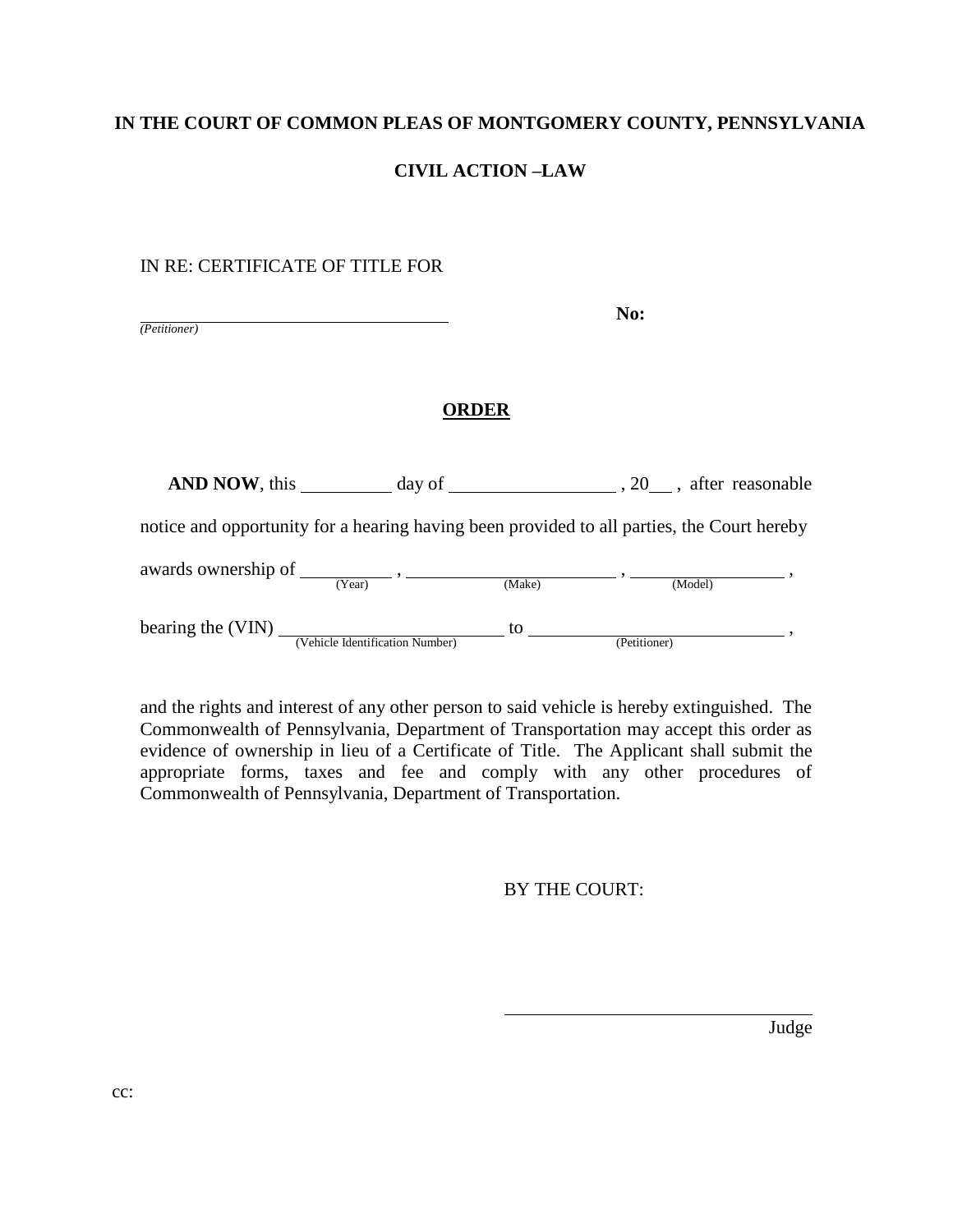#### **IN THE COURT OF COMMON PLEAS OF MONTGOMERY COUNTY, PENNSYLVANIA**

## **CIVIL ACTION –LAW**

#### IN RE: CERTIFICATE OF TITLE FOR

*(Petitioner)*

**No:**

# **PETITION FOR CERTIFICATE OF TITLE TO A MOTOR VEHICLE**

The Petitioner(s), , request that this Court approve the issuance of a Certificate of Title to Petitioner(s) for the motor vehicle described below, and in support thereof, represent(s) as follows:

- 1. Petitioner(s) is/are the owner(s) of the following motor vehicle:
	- a. Vehicle Description:

| rear:<br>Model.<br>Make.<br>. .<br>------- |  |
|--------------------------------------------|--|
|--------------------------------------------|--|

b. Vehicle Identification Number (VIN)

c. Registration Plate Number (If available)

- 2. Vehicle location:
- 3. Title to the above vehicle according to Penn D.O.T.'s records is currently registered to:

, whose last known address is

.

known to be:

 $\overline{a}$ 

- 4. The are no liens and/or encumbrances connected to the above referenced vehicle except
- 5. Petitioner(s) requests a Certificate of Title for the above referenced vehicle for the following reason(s):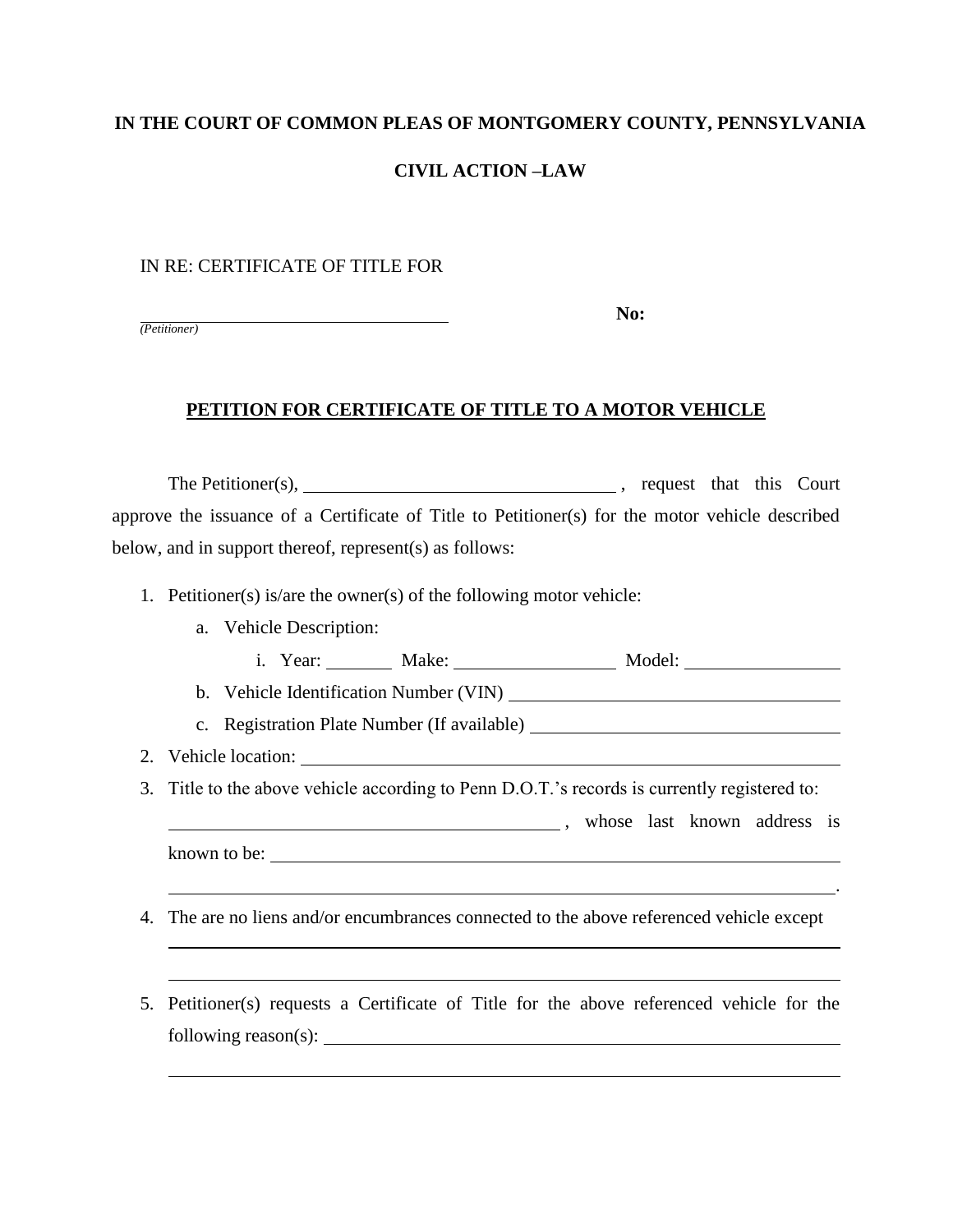6. I, hereby certify that a true and correct copy of this petition along with the notice of hearing was served upon the previous title holder via Certified Mail, Return Receipt Requested:

Respectfully submitted by,

| Petitioner's Signature |
|------------------------|
|                        |

Address:

Telephone Number:

The above statements are true and correct to the best of my/our knowledge, information and belief. I/We understand that false statements herein are made subject to the penalties of 18 Pa C.S.§4904 relating to unsworn falsification to authorities.

Petitioner's Signature